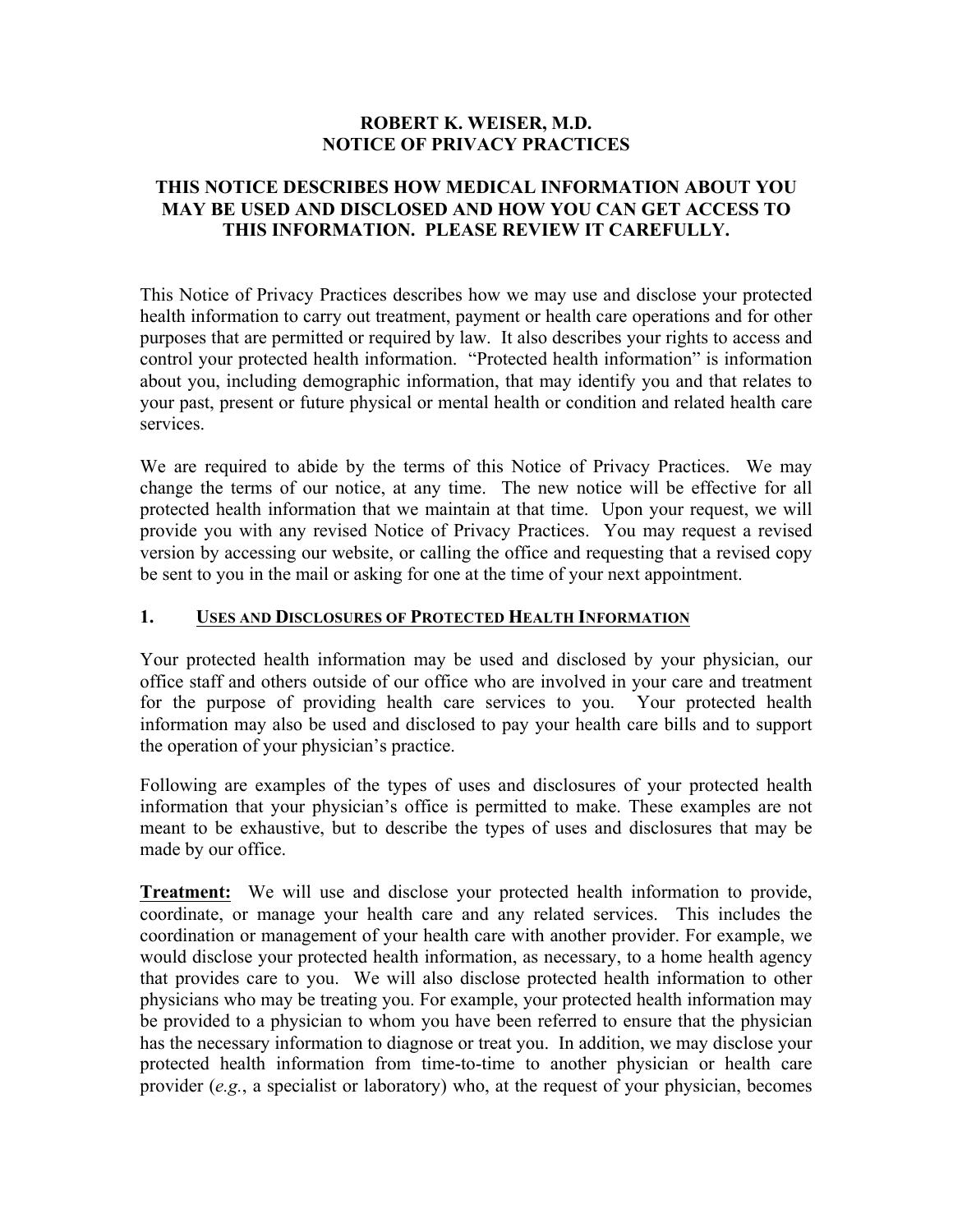involved in your care by providing assistance with your health care diagnosis or treatment to your physician.

**Payment:** Your protected health information will be used and disclosed, as needed, to obtain payment for your health care services provided by us or by another provider. This may include certain activities that your health insurance plan may undertake before it approves or pays for the health care services we recommend for you such as: making a determination of eligibility or coverage for insurance benefits, reviewing services provided to you for medical necessity, and undertaking utilization review activities. For example, obtaining approval for a hospital stay may require that your relevant protected health information be disclosed to the health plan to obtain approval for the hospital admission.

**Health Care Operations:** We may use or disclose, as needed, your protected health information in order to support the business activities of your physician's practice. These activities include, but are not limited to, quality assessment activities, employee review activities, training of medical students, licensing, fundraising activities, and conducting or arranging for other business activities.

We will share your protected health information with third party "business associates" that perform various activities (for example, billing or transcription services) for our practice. Whenever an arrangement between our office and a business associate involves the use or disclosure of your protected health information, we will have a written contract that contains terms that will protect the privacy of your protected health information.

We may use or disclose your protected health information, as necessary, to provide you with information about treatment alternatives or other health-related benefits and services that may be of interest to you. You may contact our Privacy Officer to request that these materials not be sent to you.

We may use or disclose your demographic information and the dates that you received treatment from your physician, as necessary, in order to contact you for fundraising activities supported by our office. If you do not want to receive these materials, please contact our Privacy Officer and request that these fundraising materials not be sent to you.

#### **Other Permitted and Required Uses and Disclosures That May Be Made Without Your Authorization or Opportunity to Agree or Object**

We may use or disclose your protected health information in the following situations without your authorization or providing you the opportunity to agree or object. These situations include:

**Required By Law:** We may use or disclose your protected health information to the extent that the use or disclosure is required by law. The use or disclosure will be made in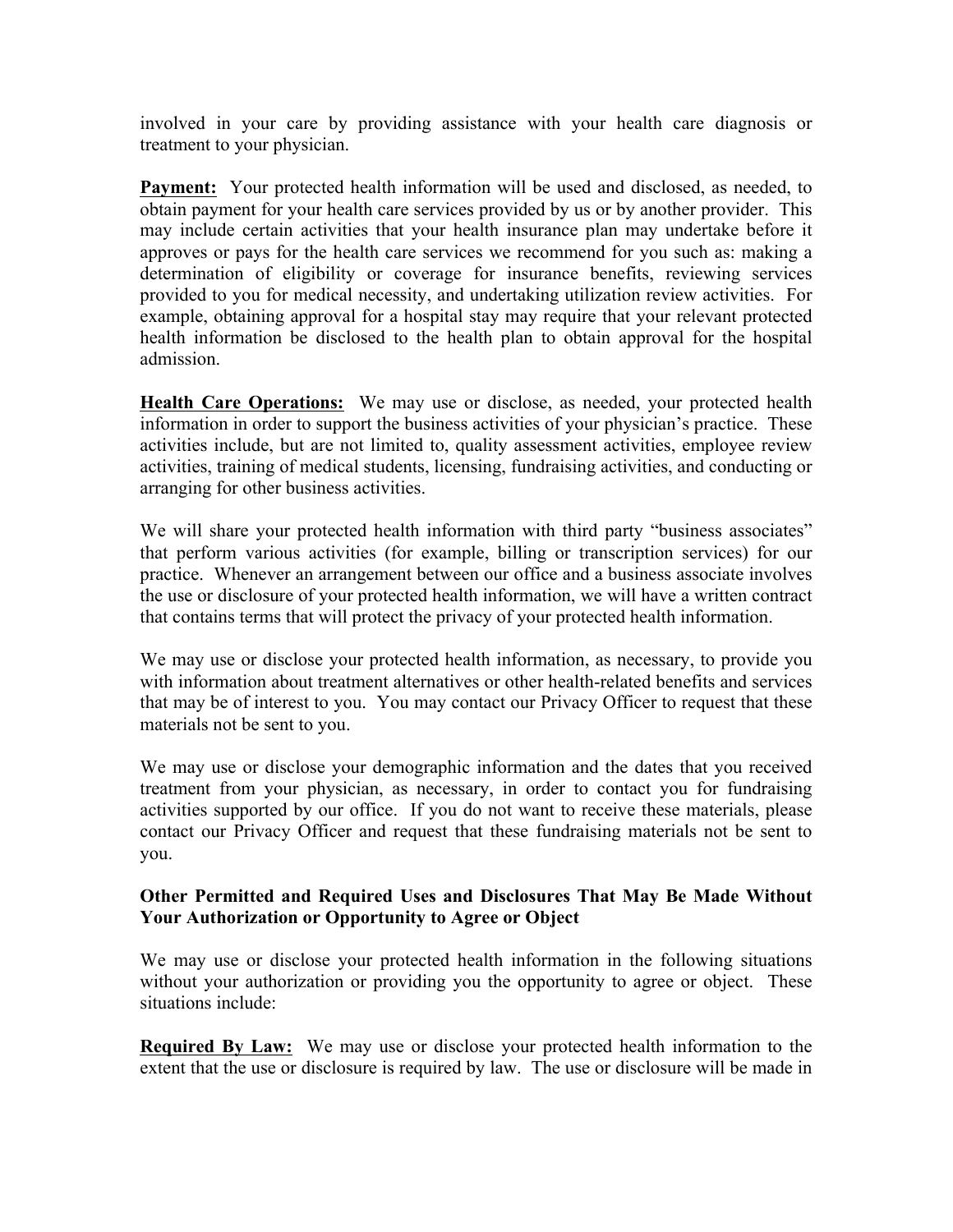compliance with the law and will be limited to the relevant requirements of the law. You will be notified, if required by law, of any such uses or disclosures.

**Public Health:** We may disclose your protected health information for public health activities and purposes to a public health authority that is permitted by law to collect or receive the information. For example, a disclosure may be made for the purpose of preventing or controlling disease, injury or disability.

**Communicable Diseases:** We may disclose your protected health information, if authorized by law, to a person who may have been exposed to a communicable disease or may otherwise be at risk of contracting or spreading the disease or condition.

**Health Oversight:** We may disclose protected health information to a health oversight agency for activities authorized by law, such as audits, investigations, and inspections. Oversight agencies seeking this information include government agencies that oversee the health care system, government benefit programs, other government regulatory programs and civil rights laws.

**Abuse or Neglect:** We may disclose your protected health information to a public health authority that is authorized by law to receive reports of child abuse or neglect. In addition, we may disclose your protected health information if we believe that you have been a victim of abuse, neglect or domestic violence to the governmental entity or agency authorized to receive such information. In this case, the disclosure will be made consistent with the requirements of applicable federal and state laws.

**Food and Drug Administration:** We may disclose your protected health information to a person or company required by the Food and Drug Administration for the purpose of quality, safety, or effectiveness of FDA-regulated products or activities including, to report adverse events, product defects or problems, biologic product deviations, to track products; to enable product recalls; to make repairs or replacements, or to conduct post marketing surveillance, as required.

**Legal Proceedings:** We may disclose protected health information in the course of any judicial or administrative proceeding, in response to an order of a court or administrative tribunal (to the extent such disclosure is expressly authorized), or in certain conditions in response to a subpoena, discovery request or other lawful process.

Law Enforcement: We may also disclose protected health information, so long as applicable legal requirements are met, for law enforcement purposes. These law enforcement purposes include (1) legal processes and otherwise required by law, (2) limited information requests for identification and location purposes, (3) pertaining to victims of a crime, (4) suspicion that death has occurred as a result of criminal conduct, (5) in the event that a crime occurs on the premises of our practice, and (6) medical emergency (not on our practice's premises) and it is likely that a crime has occurred.

**Coroners, Funeral Directors, and Organ Donation:** We may disclose protected health information to a coroner or medical examiner for identification purposes, determining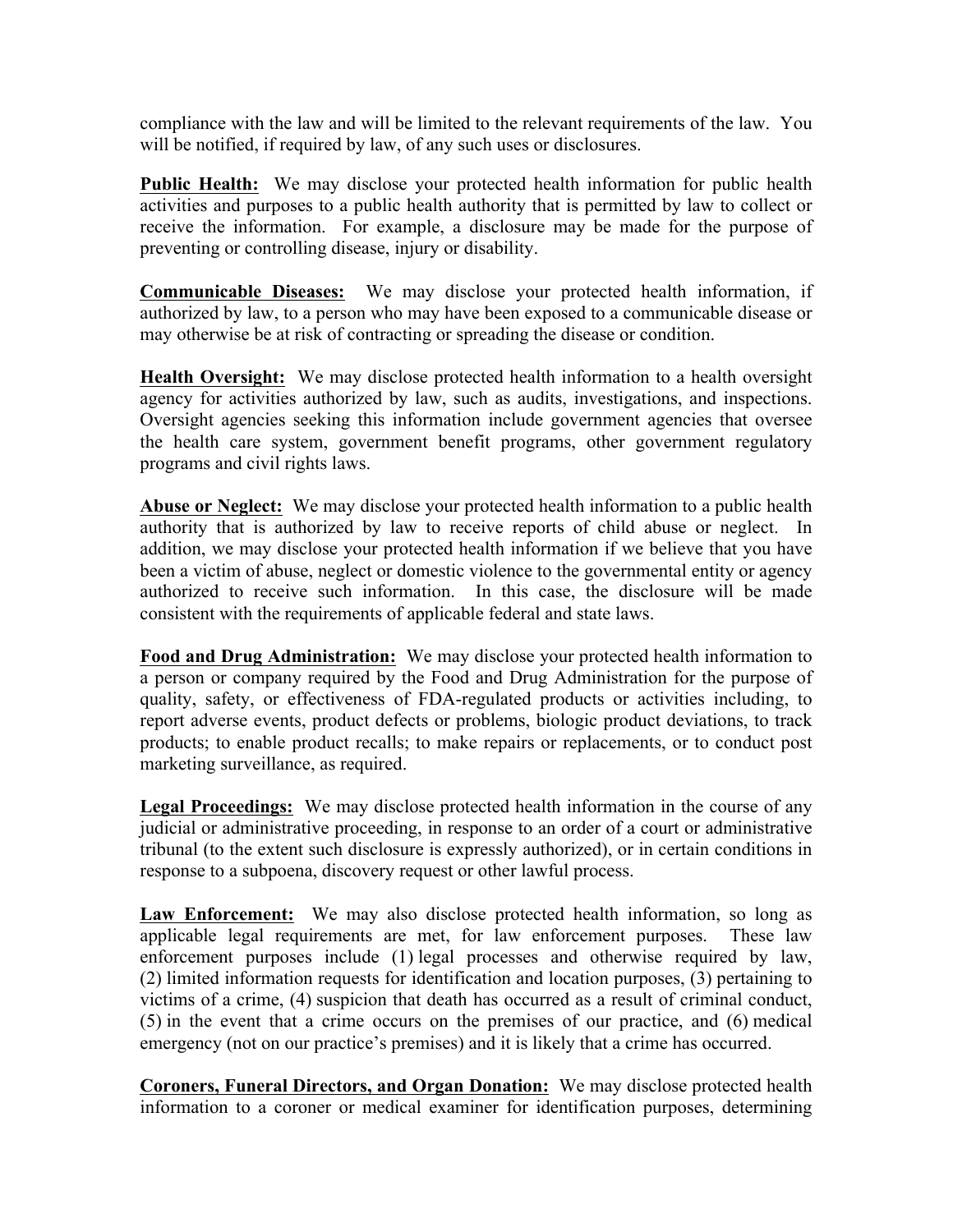cause of death or for the coroner or medical examiner to perform other duties authorized by law. We may also disclose protected health information to a funeral director, as authorized by law, in order to permit the funeral director to carry out their duties. We may disclose such information in reasonable anticipation of death. Protected health information may be used and disclosed for cadaveric organ, eye or tissue donation purposes.

**Research:** We may disclose your protected health information to researchers when their research has been approved by an institutional review board that has reviewed the research proposal and established protocols to ensure the privacy of your protected health information.

**Criminal Activity:** Consistent with applicable federal and state laws, we may disclose your protected health information, if we believe that the use or disclosure is necessary to prevent or lessen a serious and imminent threat to the health or safety of a person or the public. We may also disclose protected health information if it is necessary for law enforcement authorities to identify or apprehend an individual.

**Military Activity and National Security:** When the appropriate conditions apply, we may use or disclose protected health information of individuals who are Armed Forces personnel (1) for activities deemed necessary by appropriate military command authorities; (2) for the purpose of a determination by the Department of Veterans Affairs of your eligibility for benefits, or (3) to foreign military authority if you are a member of that foreign military services. We may also disclose your protected health information to authorized federal officials for conducting national security and intelligence activities, including for the provision of protective services to the President or others legally authorized.

**Workers' Compensation:** We may disclose your protected health information as authorized to comply with workers' compensation laws and other similar legallyestablished programs.

**Inmates:** We may use or disclose your protected health information if you are an inmate of a correctional facility and your physician created or received your protected health information in the course of providing care to you.

### **Uses and Disclosures of Protected Health Information Based upon Your Written Authorization**

Other uses and disclosures of your protected health information will be made only with your written authorization, unless otherwise permitted or required by law as described below. You may revoke this authorization in writing at any time. If you revoke your authorization, we will no longer use or disclose your protected health information for the reasons covered by your written authorization. Please understand that we are unable to take back any disclosures already made with your authorization.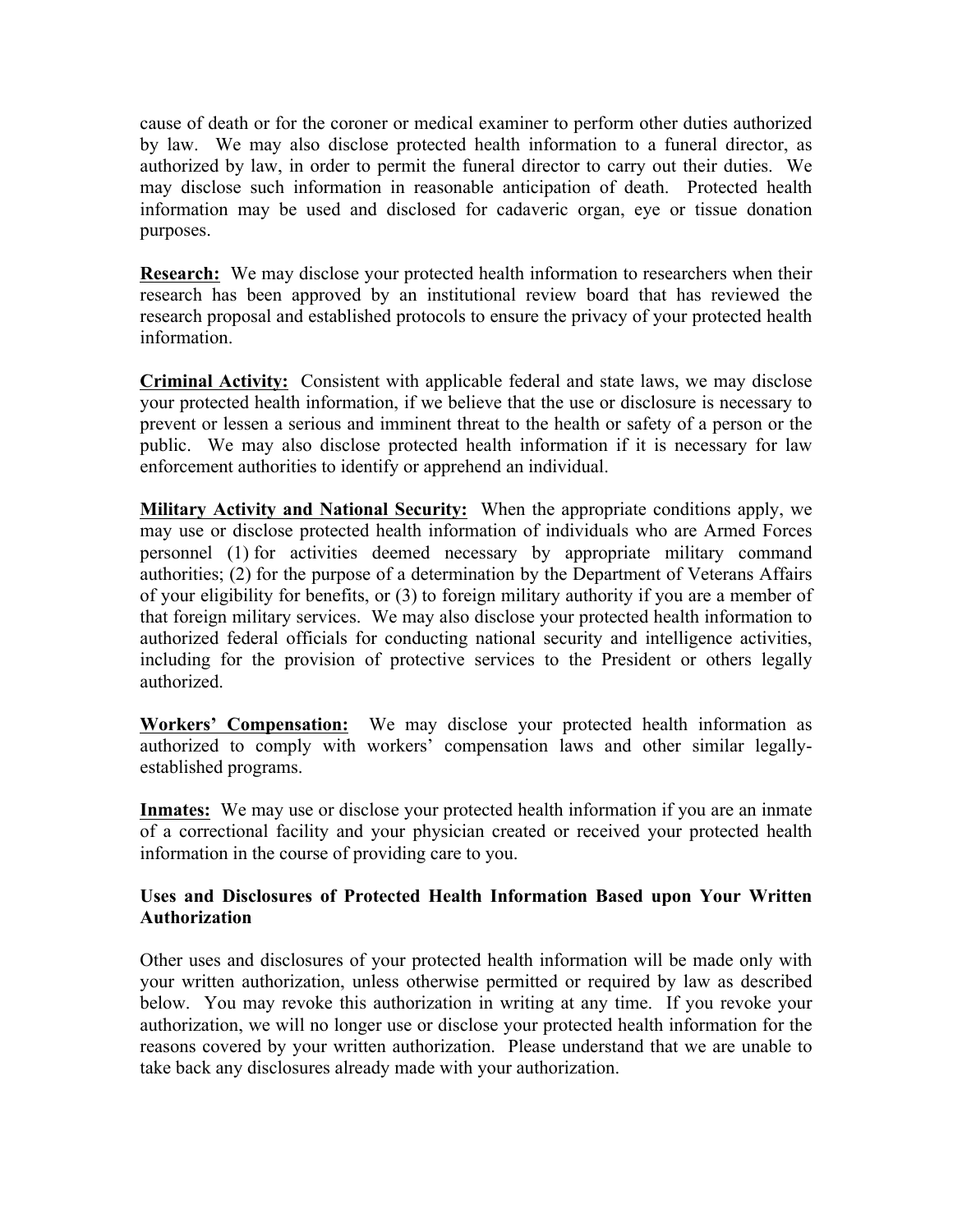## **Other Permitted and Required Uses and Disclosures That Require Providing You the Opportunity to Agree or Object**

We may use and disclose your protected health information in the following instances. You have the opportunity to agree or object to the use or disclosure of all or part of your protected health information. If you are not present or able to agree or object to the use or disclosure of the protected health information, then your physician may, using professional judgement, determine whether the disclosure is in your best interest.

**Facility Directories:** Unless you object, we will use and disclose in our facility directory your name, the location at which you are receiving care, your general condition (such as fair or stable), and your religious affiliation. All of this information, except religious affiliation, will be disclosed to people that ask for you by name. Your religious affiliation will be only given to a member of the clergy, such as a priest or rabbi.

**Others Involved in Your Health Care or Payment for your Care:** Unless you object, we may disclose to a member of your family, a relative, a close friend or any other person you identify, your protected health information that directly relates to that person's involvement in your health care. If you are unable to agree or object to such a disclosure, we may disclose such information as necessary if we determine that it is in your best interest based on our professional judgment. We may use or disclose protected health information to notify or assist in notifying a family member, personal representative or any other person that is responsible for your care of your location, general condition or death. Finally, we may use or disclose your protected health information to an authorized public or private entity to assist in disaster relief efforts and to coordinate uses and disclosures to family or other individuals involved in your health care.

# **2. YOUR RIGHTS**

Following is a statement of your rights with respect to your protected health information and a brief description of how you may exercise these rights.

**You have the right to inspect and copy your protected health information.** This means you may inspect and obtain a copy of protected health information about you for so long as we maintain the protected health information. You may obtain your medical record that contains medical and billing records and any other records that your physician and the practice uses for making decisions about you. As permitted by federal or state law, we may charge you a reasonable copy fee for a copy of your records.

Under federal law, however, you may not inspect or copy the following records: psychotherapy notes; information compiled in reasonable anticipation of, or use in, a civil, criminal, or administrative action or proceeding; and laboratory results that are subject to law that prohibits access to protected health information. Depending on the circumstances, a decision to deny access may be reviewable. In some circumstances, you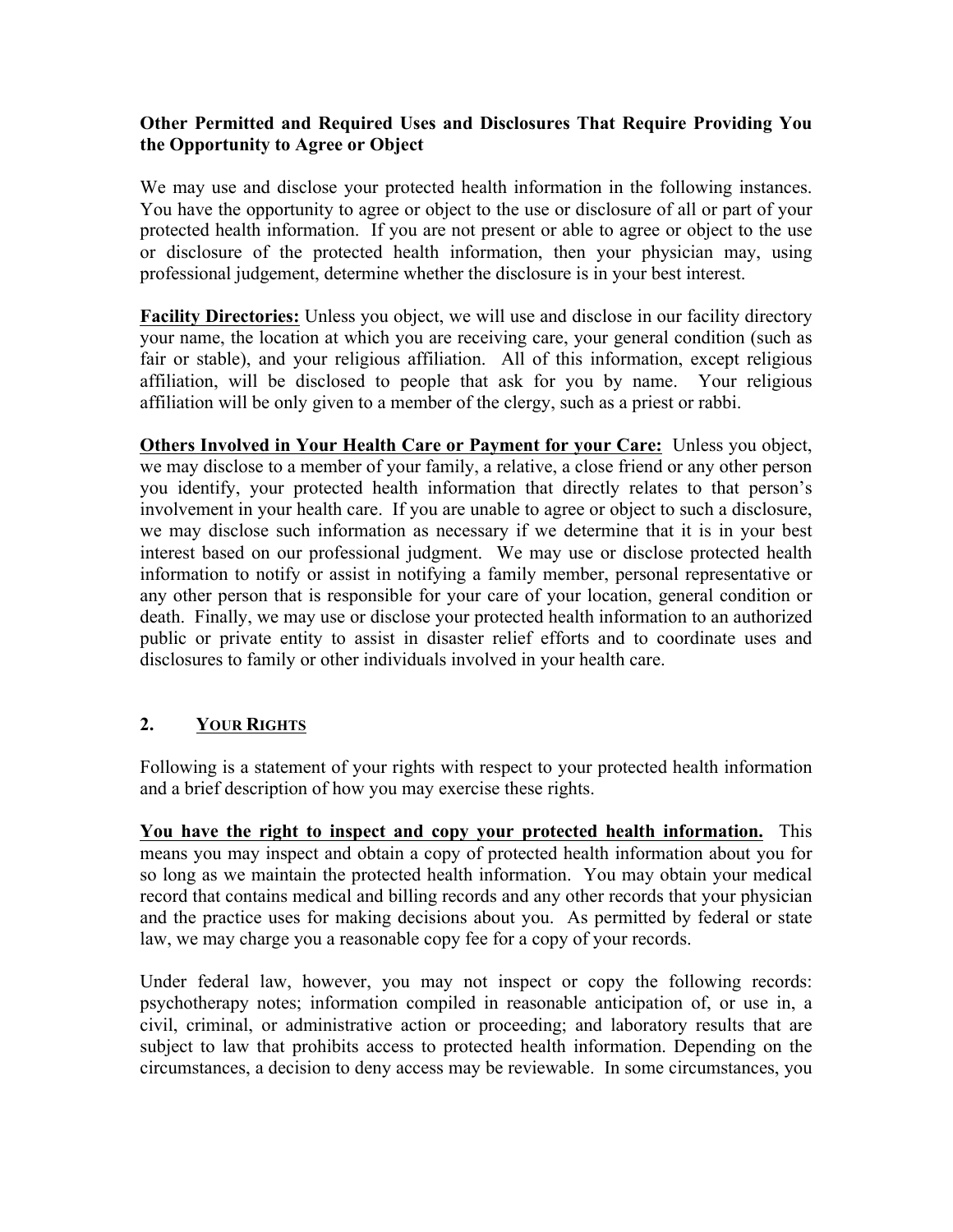may have a right to have this decision reviewed. Please contact our Privacy Officer if you have questions about access to your medical record.

**You have the right to request a restriction of your protected health information**. This means you may ask us not to use or disclose any part of your protected health information for the purposes of treatment, payment or health care operations. You may also request that any part of your protected health information not be disclosed to family members or friends who may be involved in your care or for notification purposes as described in this Notice of Privacy Practices. Your request must state the specific restriction requested and to whom you want the restriction to apply.

Your physician is not required to agree to a restriction that you may request. If your physician does agree to the requested restriction, we may not use or disclose your protected health information in violation of that restriction unless it is needed to provide emergency treatment. With this in mind, please discuss any restriction you wish to request with your physician.

**You have the right to request to receive confidential communications from us by alternative means or at an alternative location.** We will accommodate reasonable requests. We may also condition this accommodation by asking you for information as to how payment will be handled or specification of an alternative address or other method of contact. We will not request an explanation from you as to the basis for the request. Please make this request in writing to our Privacy Officer.

**You may have the right to have your physician amend your protected health information.** This means you may request an amendment of protected health information about you in a designated record set for so long as we maintain this information. In certain cases, we may deny your request for an amendment. If we deny your request for amendment, you have the right to file a statement of disagreement with us and we may prepare a rebuttal to your statement and will provide you with a copy of any such rebuttal. Please contact our Privacy Officer if you have questions about amending your medical record.

**You have the right to receive an accounting of certain disclosures we have made, if any, of your protected health information**. This right applies to disclosures for purposes other than treatment, payment or health care operations as described in this Notice of Privacy Practices. It excludes disclosures we may have made to you if you authorized us to make the disclosure, for a facility directory, to family members or friends involved in your care, or for notification purposes, for national security or intelligence, to law enforcement (as provided in the privacy rule) or correctional facilities, as part of a limited data set disclosure. You have the right to receive specific information regarding these disclosures that occur after April 14, 2003. The right to receive this information is subject to certain exceptions, restrictions and limitations.

**You have the right to obtain a paper copy of this notice from us**, upon request, even if you have agreed to accept this notice electronically.